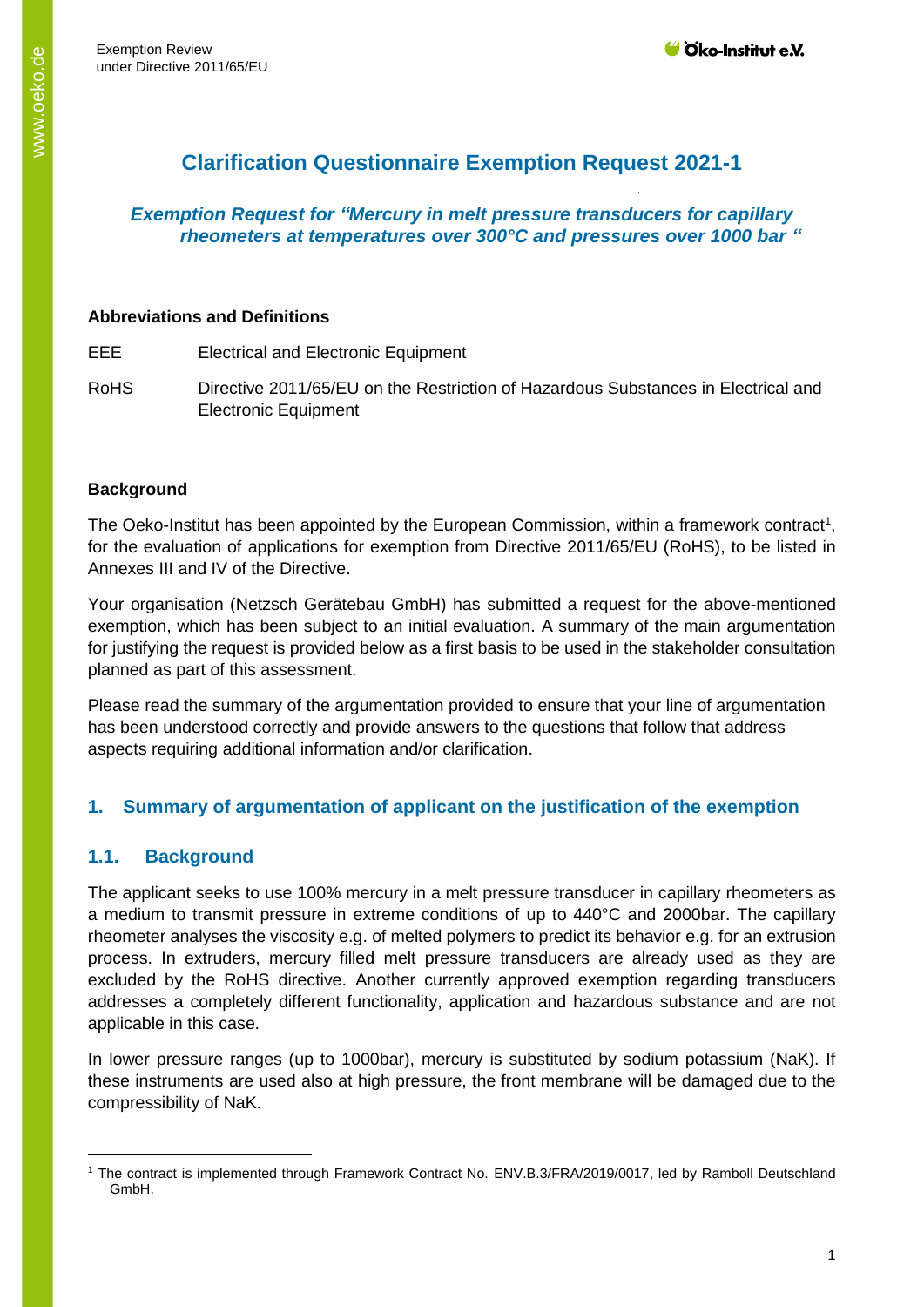Another substitute is made of gallium, indium and tin (Galinstan). This tends to react with the capillary material above 300°C.

The applicant does not provide information about activities carried out to date or which are planned to substitute mercury in the context of the application at hand.

## **1.1.1. Volume of Mercury to be placed on the EU market through the exemption**

The amount of mercury entering the EU market annually through application for which the exemption is requested is provided by the applicant. However, the applicant requests to keep the information confidential as the estimates are based on company sales data.

## **1.2. Technical description**

Mercury is used as a filling in the pressure transducer of the capillary rheometer to transmit the pressure of the probe to a sensor outside the high temperature and pressure area. Mercury is liquid in the range of operation with a very low compressibility and reactivity. The operation temperature ranges from room temperature to 440°C, the pressure is up to 2000 bar.

# **1.3. Applicant's justification for the requested exemption**

#### *1.3.1.* **Availability of alternatives** *(Substitution or Elimination, roadmap to substitution, reliability of substitutes)*

Two potential substitutes are very common as a filling in melt pressure transducers but are limited in the application range.

In lower pressure ranges (up to 1000bar), mercury is substituted by sodium potassium (NaK). If these instruments are used also at high pressure, the front membrane will be damaged due to the compressibility of NaK. The applicant did not provide any quantitative information on the compressibility factor of the filling, that keeps the membrane of the transducer intact in the range of operation. According to literature<sup>2</sup>, mercury is known to have a compressibility of  $3.7 \cdot 10^{-11}$  Pa<sup>-1</sup>.

Another substitute is made of gallium, indium and tin (Galinstan). This tends to react with the capillary material above 300°C.

## *1.3.2.* **Environmental and health arguments** *(also LCA aspects)*

The applicant refers to the fact that the impacts of mercury are well known and that most manufacturers take back used/old/malfunction melt pressure transducers.

#### **1.3.3. Socioeconomic impacts**

The applicant does not provide any information on socioeconomic impacts.

 $\overline{a}$ 

<sup>2</sup> Young, H. D.; Freedman, R. A.; Ford, A. L. (2012): Sears and Zemansky's University Physics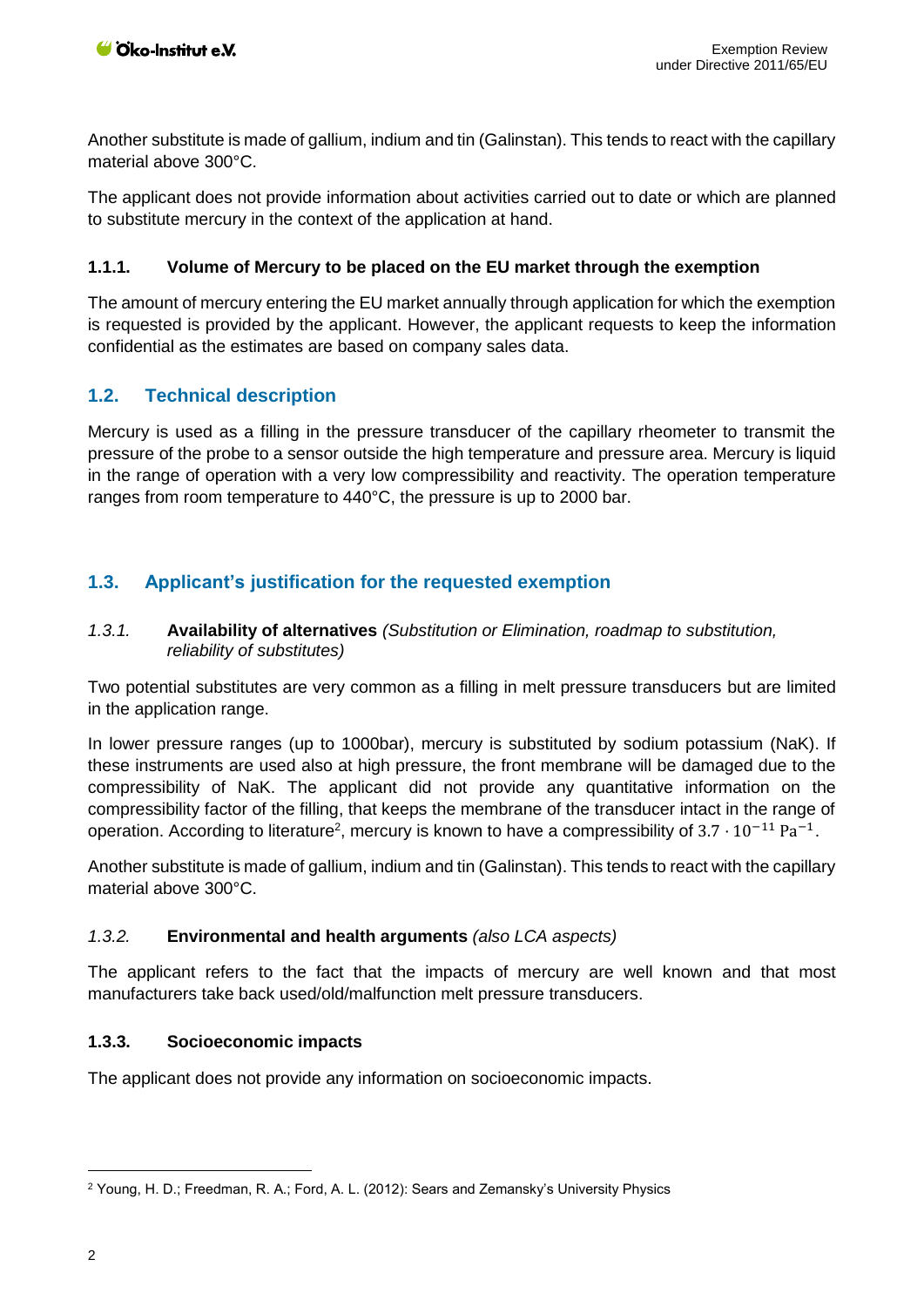-

## **2. Clarification Questions**

- 1. Please explain why you have submitted the exemption request by April 2021:
	- a. Is the application newly developed?

NETZSCH-Gerätebau GmbH acquired the rheology products in 2020. Before we were not part of rheology analytics market. After learning more about the needed application ranges and checking the market for melt pressure transducers, we applied for this exemption as soon as possible.

b. How did you and competitors deal with the needed functionality until now?

We do not know how our competitors deal with this situation. We applied for this exemption as soon as we noticed the need in Hg-filled melt pressure transducers and were not able to make use of any exemptions of the RoHS-directive. Maybe competitors are making use of the exemption for large scale tools/installations, which is in our opinion not appropriate for capillary rheometers.

2. Which competitors manufacture similar devices?

Göttfert, Instron, Shimadzu, Dynisco, Alpha Technologies and Yasuda are some companies who produce capillary rheometers.

3. From which manufacturer/supplier do you buy the capillary rheometers?

We, NETZSCH Gerätebau GmbH, are the manufacturer of the capillary rheometers.

4. You mention that mercury filled melt pressure tranducers are already used in other machines like extruders, which are excluded from the RoHS directive (large scale). Please provide information as to the legal status of these mercury-added products according to the Mercury Regulation 2017/852.<sup>3</sup>

We cannot provide the legal status of industries, that we are not part of. However, we assume, the melt pressure transducers do not fall under the mercury added products in annex II of 2017/852/EU.

5. How will you make sure that the capillary rheometers are taken back by the supplier and are recycled properly at the end of its life? Please provide more details on the take-back system. Please also make reference to the requirements of the Mercury Regulation 2017/852.

We are planning to inform the customers about the take-back system of the Hg-filled-melt pressure transducers, as well as a label, that those melt pressure transducers are Hg-filled. As all of our customers of the rheometers are professional users, we can expect them to estimate the risks and requirements with Mercury filled products and to make sure it will be recycled properly.

We have an agreement with our melt pressure transducer supplier, that they will take back all melt pressure transducers. As they receive different melt pressure transducers from different industries, they have a recycle system in place.

<sup>3</sup> REGULATION (EU) 2017/852 OF THE EUROPEAN PARLIAMENT AND OF THE COUNCIL of 17 May 2017 on mercury, and repealing Regulation (EC) No 1102/2008.